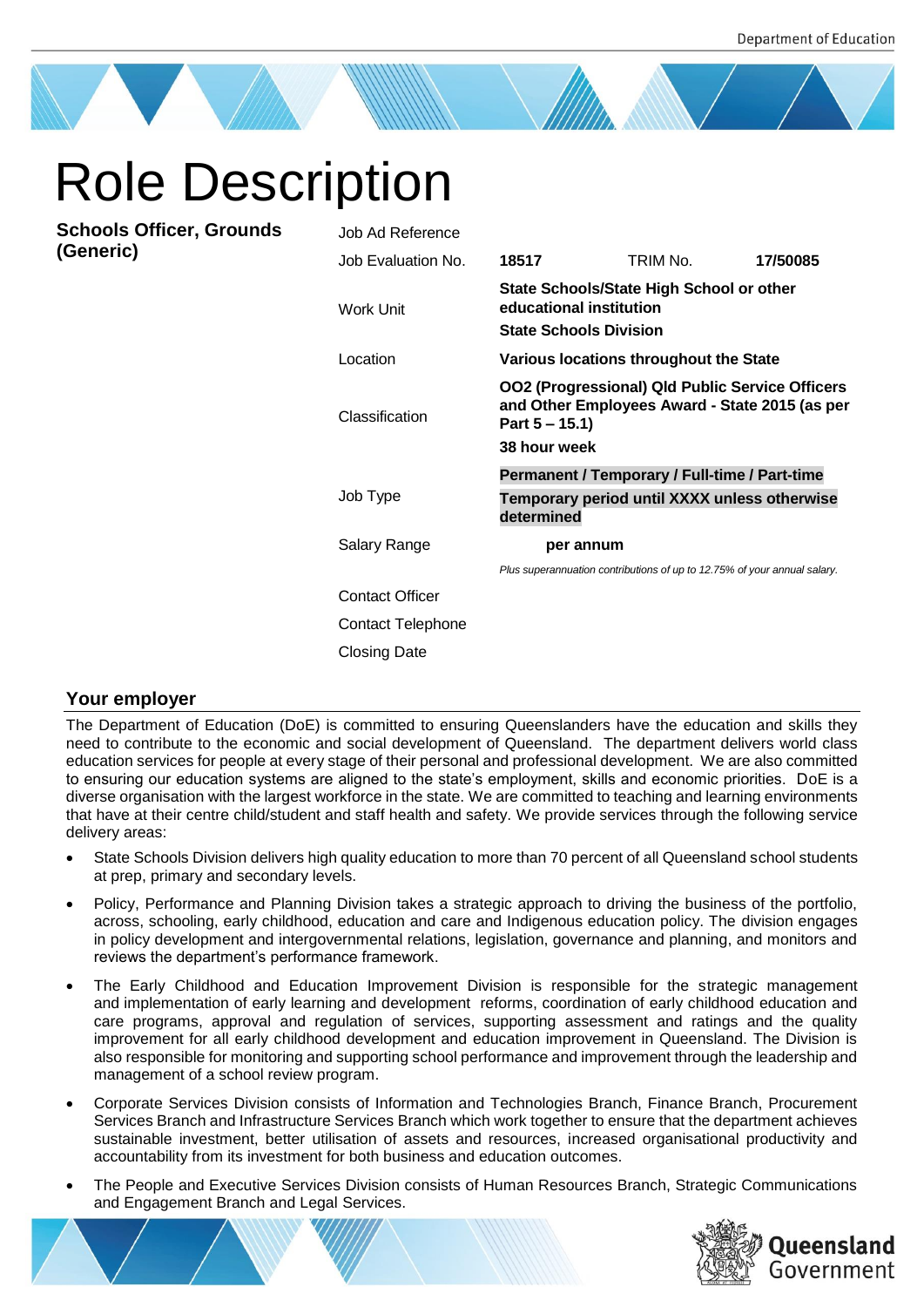• The Office of Industrial Relations (OIR) contributes to the Government's strategic objectives in the areas of workplace health and safety, electrical safety, workers' compensation, industrial relations and labour hire regulation and seeks to improve performance in these areas through regulatory and policy frameworks and the provision of evidenced-based services and advice.

State Schools Division is responsible for ensuring Queensland state school students are engaged in learning, achieving and successfully transitioning to further education, training and work.

State Schools Division develops the strategic direction for state schools, supported by operational policies and ensuring their implementation in regions and schools.

Schools are the focus of expertise in learning. They perform a vital role in providing opportunities to students to acquire knowledge and understanding, pursue special interests, strive to achieve excellence and develop social and vocational skills. Their core business is providing a learning program for students to achieve system wide and school based learning outcomes. Schools also aim to facilitate and support participation among parents, students, administrators, teachers and others in the school community and between the school and departmental support structures.

For more information about the department, please visit our website at [www.qed.qld.gov.au](http://www.qed.qld.gov.au/)

## **Your opportunity**

As the Schools Officer, Grounds you will contribute to the efficient and effective operation and environment of the school by providing a high level of grounds care and support to the Principal, Business Manager or nominated delegate.

You will perform a range of activities to ensure that the school is maintained to a high standard; follow set instructions; and have independence to perform a variety of day to day services that are routine in nature. However, the role receives regular supervision when undertaking duties that are non-routine in nature.

As the Schools Officer, Grounds you will not be required to perform any task or repairs that would normally require the services of a qualified tradesperson.

The position reports directly to the Principal, Business Manager or nominated delegate.

### **Your role**

As the Schools Officer, Grounds you will have responsibility for the following:

- Responsible for a range of day to day activities that include maintenance of school ovals through regular mowing, watering and soil maintenance (refer to Workplace Health and Safety (WHS) guidelines and procedures); lawn and garden maintenance, including regular weeding and the use of appropriate insecticides and fertilisers where necessary (refer to WHS guidelines and procedures); plant, water and care for trees, shrubs, gardens; and undertake general maintenance of grounds care equipment such as mowers, brush cutters, tractors (as per manufacturers' service manuals) and arrange regular services.
- Ensure compliance with WHS requirements including maintenance of a safe work environment; safe storage and handling of chemicals, fertilisers and fuels;
- Assist with a range of duties that include coordinating the removal and/or disposal of rubbish as required (does not include emptying of bins in agreed eating areas);
- Attend to/or arrange repairs and maintenance within the school, including those which relate to fences, paving, gates and irrigation; swimming pools (e.g. maintaining proper water quality, testing water, keeping records of tests, adjusting/adding chemicals as consistent with occupational, health and safety (WHS) guidelines and procedures);
- Order and/or collect general grounds care/cleaning supplies and materials as authorised by the Principal, Business Manager or nominated delegate; undertake ground improvement and enhancement activities; and prepare, mark and take general care of all outdoor sporting facilities (e.g. basketball, netball and tennis courts, cricket pitches, track and field areas).
- Work in the field laboratory where there is a junior agricultural course and an agricultural assistant is not employed.
- Other duties, consistent with the duties and responsibilities of the position as directed by the Principal, Business Manager or nominated delegate.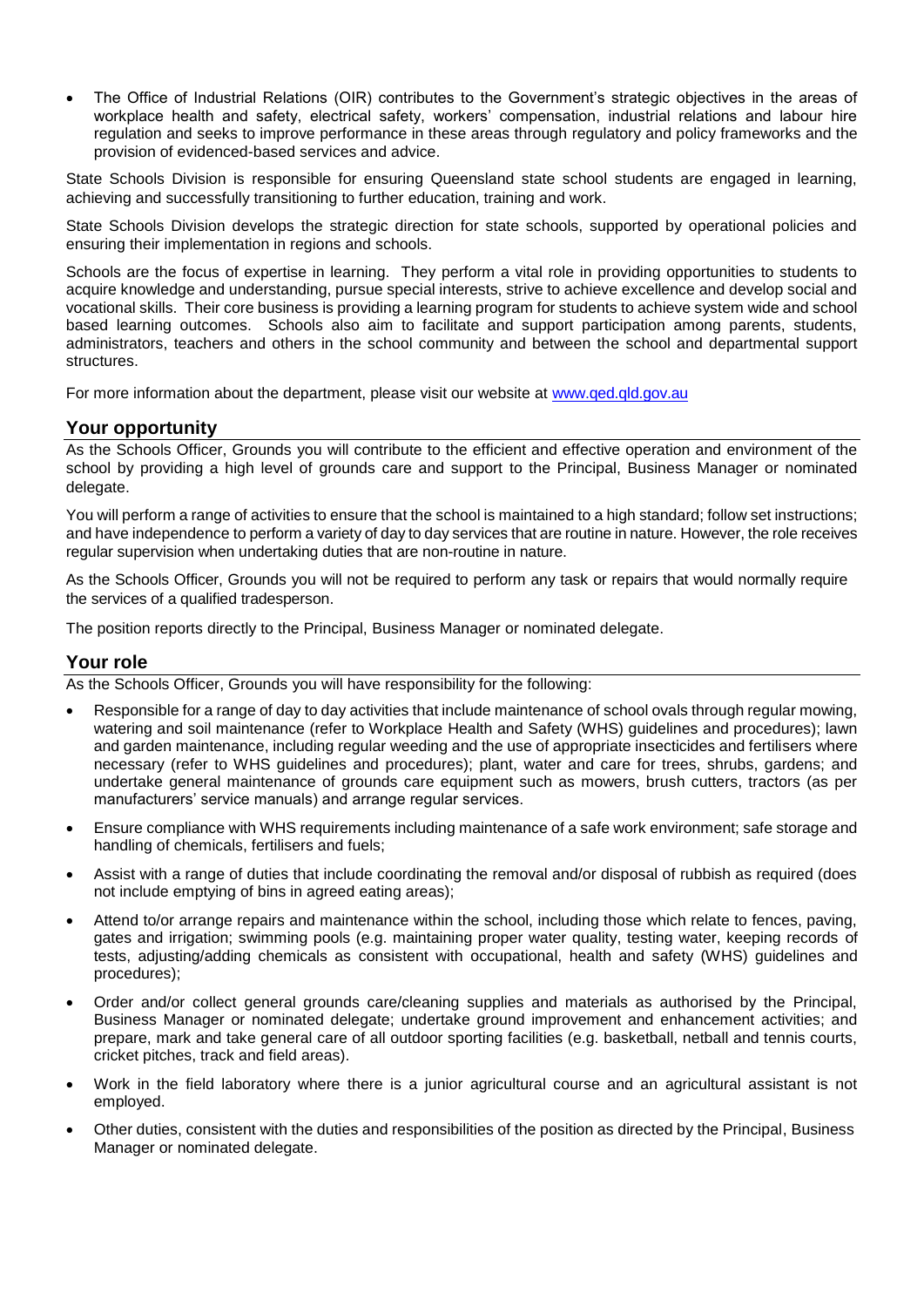# **Knowledge and experience**

#### **A mandatory requirement of this role is**:

OO3 appointees must have possession of a Certificate III qualification or higher relevant to the tasks outlined, from a recognised institution under the Australian Qualification Framework or agreed equivalent which, in the opinion of the Director-General, Department of Education or delegate is acceptable.

Competency at this level requires proven expertise and understanding of school facilities operations, standards and application of suitable processes.

- Capability to perform activities consistent with workplace, health and safety guidelines and procedures with regard to government facilities.
- Undertake a range of functions which may require the practical application of high level skills relevant to the role.
- Demonstrated experience to analyse requirements, identify solutions, plan and coordinate cost effective renewal projects, following documented methods and instructions.
- Sound knowledge and compliance with regulations, codes and specifications relevant to the role.
- Skillset that enables the role to undertake required procedures without intensive supervision.

## **How you will be assessed**

Within the context of the role described above, the ideal applicant will be someone who has the following key capabilities:

#### **1. Supports strategic direction**

Demonstrated ability to understand the work environment of a school, along with contributing to the enhancement of the appearance and safety of the school grounds.

#### **2. Achieves results**

Knowledge of and ability to apply workplace health and safety standards especially on the use, application and storage of petrol, LP gas, insecticides, herbicides, fertilizers and chemicals and knowledge of other legislation relevant to the undertakings of the role.

#### **3. Supports productive working relationships**

Ability to develop positive working relationships with team members; actively listen to colleagues liaising and establishing good working relationships with departmental staff and outside providers to implement and maintain grounds operational management and provide services relevant to the operations of the school.

#### **4. Displays personal drive and integrity**

Ability, or the skill to rapidly acquire the ability, to use and maintain portable hand tools, gardening and cleaning equipment, general landscaping equipment and computers with pre-established programs.

#### **5. Communicates with influence**

Effective interpersonal, written and oral communication skills.

#### **Additional information**

- For temporary positions The duration of this position will be dependent on work demands and the availability of ongoing funding. Delete if not applicable
- In accordance with the *[Working with Children \(Risk Management and Screening\) Act 2000](https://www.legislation.qld.gov.au/view/pdf/asmade/act-2019-018), a person is* prohibited from working in regulated child-related employment unless the person holds a current Working with Children Check clearance (blue card) issued by Blue Card Services: [www.bluecard.qld.gov.au/](http://www.bluecard.qld.gov.au/)
- A criminal history check may be initiated on the successful applicant.
- A serious discipline history check may be initiated on the successful applicant.
- A non-smoking policy applies in Queensland government buildings, offices and motor vehicles.
- If the successful applicant has been engaged as a lobbyist, a statement of their employment is required.
- You may be required to complete a period of probation in accordance with the *Public Service Act 2008*.
- Staff are required to actively participate in consultation and communication with supervisors and management regarding health, safety and wellbeing issues and comply with all provisions of the relevant workplace health and safety legislation and related health, safety and wellbeing responsibilities and procedures developed by the department.